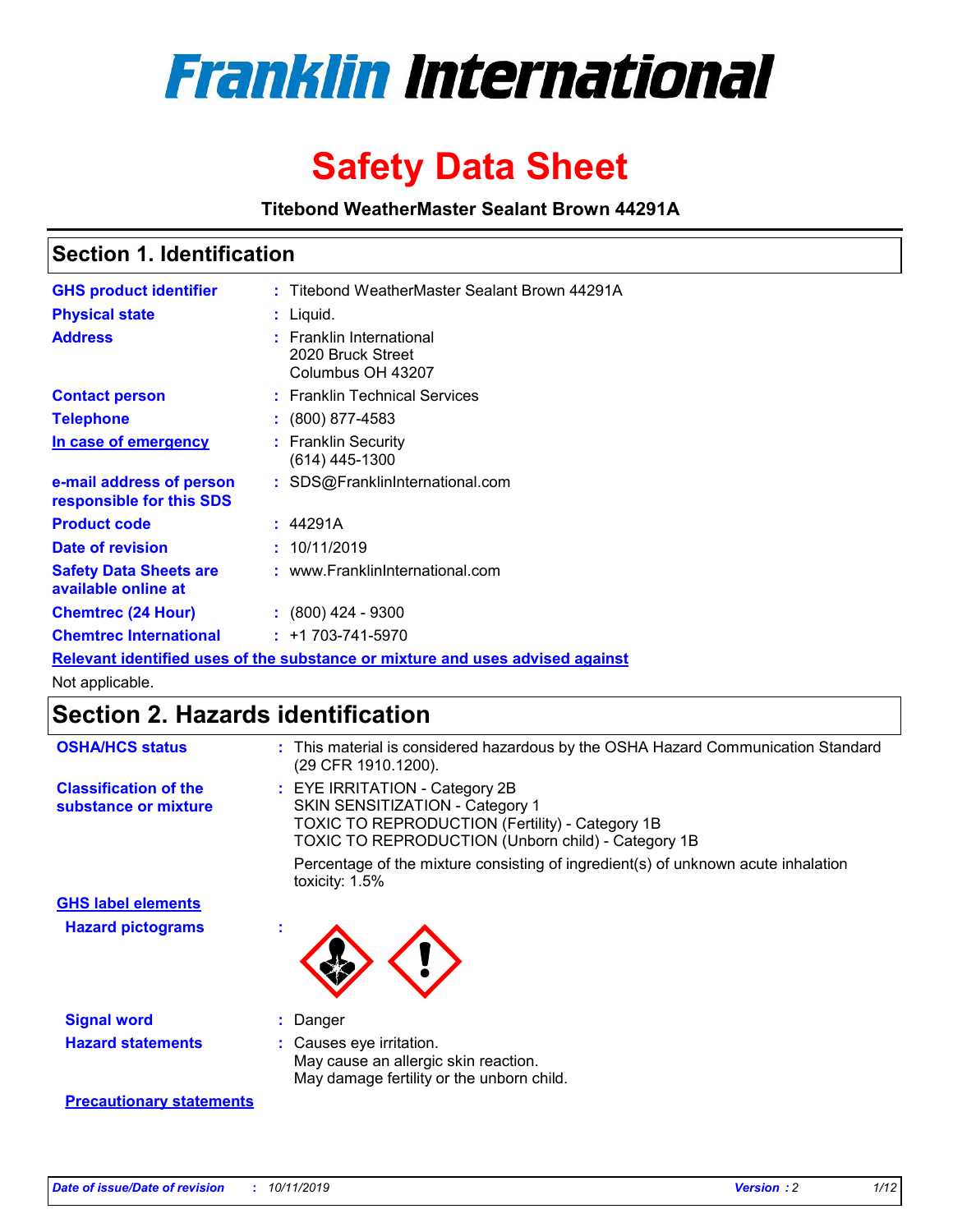### **Section 2. Hazards identification**

| <b>Prevention</b>                          | : Obtain special instructions before use. Do not handle until all safety precautions have<br>been read and understood. Wear protective gloves. Wear eye or face protection.<br>Wear protective clothing. Avoid breathing vapor. Wash hands thoroughly after handling.<br>Contaminated work clothing must not be allowed out of the workplace.                                                        |
|--------------------------------------------|------------------------------------------------------------------------------------------------------------------------------------------------------------------------------------------------------------------------------------------------------------------------------------------------------------------------------------------------------------------------------------------------------|
| <b>Response</b>                            | : IF exposed or concerned: Get medical attention. IF ON SKIN: Wash with plenty of<br>soap and water. Wash contaminated clothing before reuse. If skin irritation or rash<br>occurs: Get medical attention. IF IN EYES: Rinse cautiously with water for several<br>minutes. Remove contact lenses, if present and easy to do. Continue rinsing. If eye<br>irritation persists: Get medical attention. |
| <b>Storage</b>                             | : Store locked up.                                                                                                                                                                                                                                                                                                                                                                                   |
| <b>Disposal</b>                            | : Dispose of contents and container in accordance with all local, regional, national and<br>international regulations.                                                                                                                                                                                                                                                                               |
| <b>Hazards not otherwise</b><br>classified | : Product generates methanol during cure.                                                                                                                                                                                                                                                                                                                                                            |
|                                            |                                                                                                                                                                                                                                                                                                                                                                                                      |

### **Section 3. Composition/information on ingredients**

| <b>Substance/mixture</b><br>: Mixture                |               |                     |
|------------------------------------------------------|---------------|---------------------|
| Ingredient name                                      | $\frac{9}{6}$ | <b>CAS number</b>   |
| 3-aminopropyltriethoxysilane<br>Dibutyltin dilaurate | צ≥<br>≤0.3    | 919-30-2<br>77-58-7 |

Any concentration shown as a range is to protect confidentiality or is due to batch variation.

**There are no additional ingredients present which, within the current knowledge of the supplier and in the concentrations applicable, are classified as hazardous to health or the environment and hence require reporting in this section.**

**Occupational exposure limits, if available, are listed in Section 8.**

### **Section 4. First aid measures**

| <b>Description of necessary first aid measures</b> |                                                                                                                                                                                                                                                                                                                                                                                                                                                                                                                                                                                                                                                                                                                                                                           |  |  |  |
|----------------------------------------------------|---------------------------------------------------------------------------------------------------------------------------------------------------------------------------------------------------------------------------------------------------------------------------------------------------------------------------------------------------------------------------------------------------------------------------------------------------------------------------------------------------------------------------------------------------------------------------------------------------------------------------------------------------------------------------------------------------------------------------------------------------------------------------|--|--|--|
| <b>Eye contact</b>                                 | : Immediately flush eyes with plenty of water, occasionally lifting the upper and lower<br>eyelids. Check for and remove any contact lenses. Continue to rinse for at least 10<br>minutes. If irritation persists, get medical attention.                                                                                                                                                                                                                                                                                                                                                                                                                                                                                                                                 |  |  |  |
| <b>Inhalation</b>                                  | : Remove victim to fresh air and keep at rest in a position comfortable for breathing. If<br>not breathing, if breathing is irregular or if respiratory arrest occurs, provide artificial<br>respiration or oxygen by trained personnel. It may be dangerous to the person providing<br>aid to give mouth-to-mouth resuscitation. Get medical attention. If unconscious, place<br>in recovery position and get medical attention immediately. Maintain an open airway.<br>Loosen tight clothing such as a collar, tie, belt or waistband. In case of inhalation of<br>decomposition products in a fire, symptoms may be delayed. The exposed person may<br>need to be kept under medical surveillance for 48 hours.                                                       |  |  |  |
| <b>Skin contact</b>                                | : Wash with plenty of soap and water. Remove contaminated clothing and shoes. Wash<br>contaminated clothing thoroughly with water before removing it, or wear gloves.<br>Continue to rinse for at least 10 minutes. Get medical attention. In the event of any<br>complaints or symptoms, avoid further exposure. Wash clothing before reuse. Clean<br>shoes thoroughly before reuse.                                                                                                                                                                                                                                                                                                                                                                                     |  |  |  |
| <b>Ingestion</b>                                   | : Wash out mouth with water. Remove dentures if any. Remove victim to fresh air and<br>keep at rest in a position comfortable for breathing. If material has been swallowed and<br>the exposed person is conscious, give small quantities of water to drink. Stop if the<br>exposed person feels sick as vomiting may be dangerous. Do not induce vomiting<br>unless directed to do so by medical personnel. If vomiting occurs, the head should be<br>kept low so that vomit does not enter the lungs. Get medical attention. Never give<br>anything by mouth to an unconscious person. If unconscious, place in recovery position<br>and get medical attention immediately. Maintain an open airway. Loosen tight clothing<br>such as a collar, tie, belt or waistband. |  |  |  |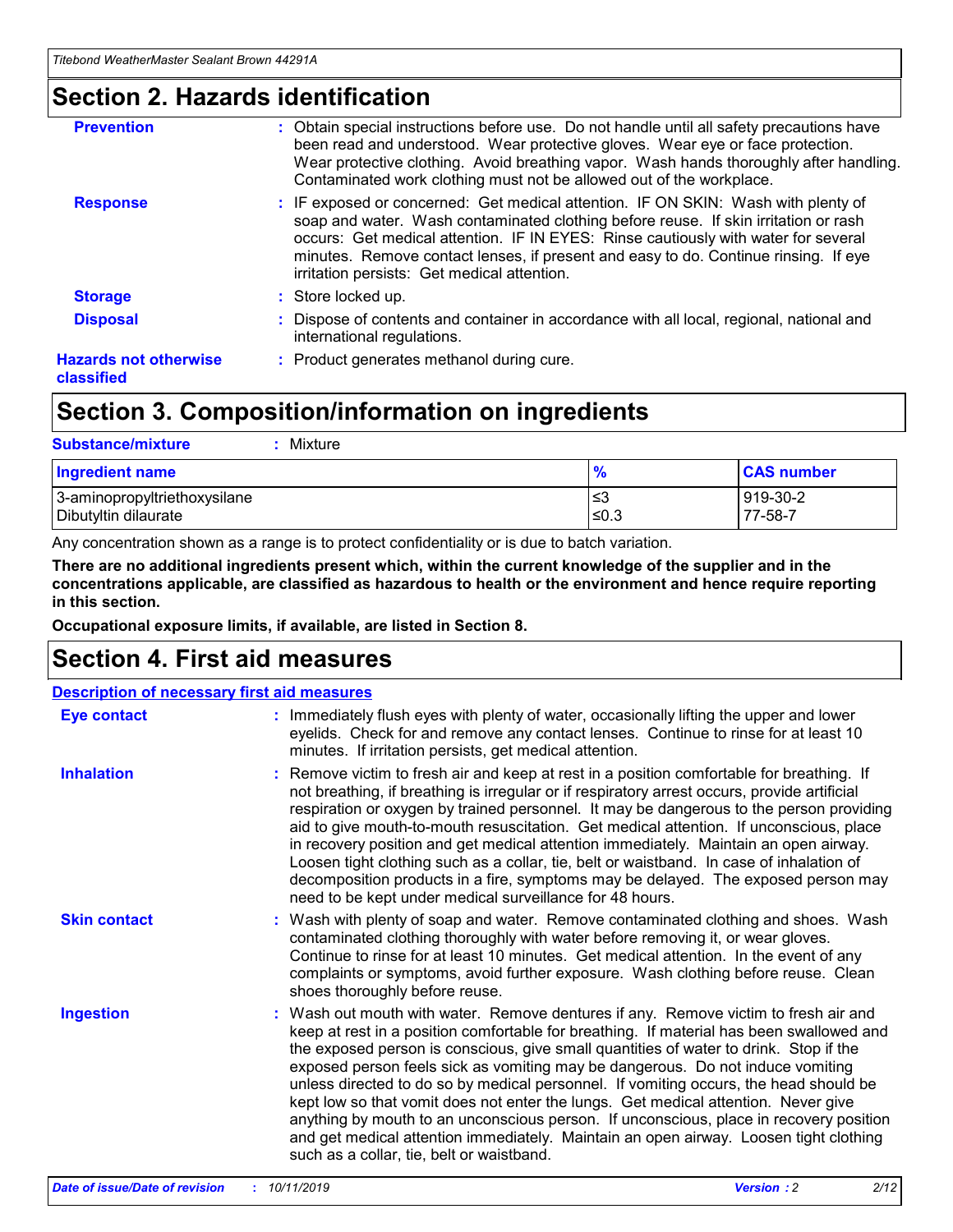## **Section 4. First aid measures**

| Most important symptoms/effects, acute and delayed |                                                                                                                                                                                                                                                                                                                                                                                                                 |
|----------------------------------------------------|-----------------------------------------------------------------------------------------------------------------------------------------------------------------------------------------------------------------------------------------------------------------------------------------------------------------------------------------------------------------------------------------------------------------|
| <b>Potential acute health effects</b>              |                                                                                                                                                                                                                                                                                                                                                                                                                 |
| <b>Eye contact</b>                                 | : May cause eye irritation.                                                                                                                                                                                                                                                                                                                                                                                     |
| <b>Inhalation</b>                                  | : No known significant effects or critical hazards.                                                                                                                                                                                                                                                                                                                                                             |
| <b>Skin contact</b>                                | : May cause skin irritation.                                                                                                                                                                                                                                                                                                                                                                                    |
| <b>Ingestion</b>                                   | : No known significant effects or critical hazards.                                                                                                                                                                                                                                                                                                                                                             |
| <b>Over-exposure signs/symptoms</b>                |                                                                                                                                                                                                                                                                                                                                                                                                                 |
| <b>Eye contact</b>                                 | : Adverse symptoms may include the following:<br>irritation<br>watering<br>redness                                                                                                                                                                                                                                                                                                                              |
| <b>Inhalation</b>                                  | : Adverse symptoms may include the following:<br>reduced fetal weight<br>increase in fetal deaths<br>skeletal malformations                                                                                                                                                                                                                                                                                     |
| <b>Skin contact</b>                                | : Adverse symptoms may include the following:<br>irritation<br>redness<br>reduced fetal weight<br>increase in fetal deaths<br>skeletal malformations                                                                                                                                                                                                                                                            |
| <b>Ingestion</b>                                   | : Adverse symptoms may include the following:<br>reduced fetal weight<br>increase in fetal deaths<br>skeletal malformations                                                                                                                                                                                                                                                                                     |
|                                                    | <b>Indication of immediate medical attention and special treatment needed, if necessary</b>                                                                                                                                                                                                                                                                                                                     |
| <b>Notes to physician</b>                          | : In case of inhalation of decomposition products in a fire, symptoms may be delayed.<br>The exposed person may need to be kept under medical surveillance for 48 hours.                                                                                                                                                                                                                                        |
| <b>Specific treatments</b>                         | : No specific treatment.                                                                                                                                                                                                                                                                                                                                                                                        |
| <b>Protection of first-aiders</b>                  | : No action shall be taken involving any personal risk or without suitable training. If it is<br>suspected that fumes are still present, the rescuer should wear an appropriate mask or<br>self-contained breathing apparatus. It may be dangerous to the person providing aid to<br>give mouth-to-mouth resuscitation. Wash contaminated clothing thoroughly with water<br>before removing it, or wear gloves. |

**See toxicological information (Section 11)**

### **Section 5. Fire-fighting measures**

| <b>Extinguishing media</b>                             |                                                                                                                                                                                                     |
|--------------------------------------------------------|-----------------------------------------------------------------------------------------------------------------------------------------------------------------------------------------------------|
| <b>Suitable extinguishing</b><br>media                 | : Use an extinguishing agent suitable for the surrounding fire.                                                                                                                                     |
| <b>Unsuitable extinguishing</b><br>media               | : None known.                                                                                                                                                                                       |
| <b>Specific hazards arising</b><br>from the chemical   | : In a fire or if heated, a pressure increase will occur and the container may burst.                                                                                                               |
| <b>Hazardous thermal</b><br>decomposition products     | : Decomposition products may include the following materials:<br>carbon dioxide<br>carbon monoxide<br>nitrogen oxides<br>metal oxide/oxides                                                         |
| <b>Special protective actions</b><br>for fire-fighters | : Promptly isolate the scene by removing all persons from the vicinity of the incident if<br>there is a fire. No action shall be taken involving any personal risk or without suitable<br>training. |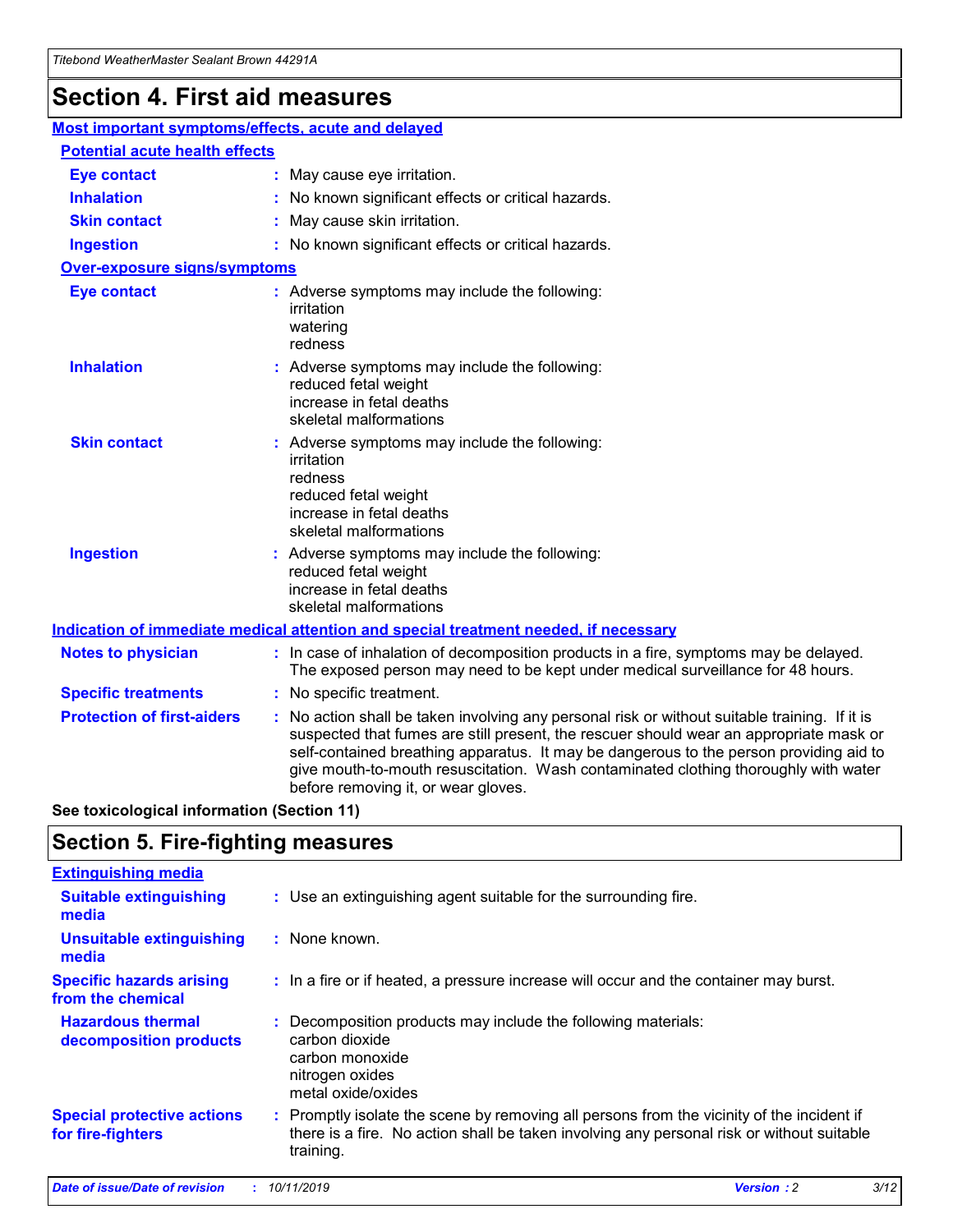### **Section 5. Fire-fighting measures**

**Special protective equipment for fire-fighters** Fire-fighters should wear appropriate protective equipment and self-contained breathing **:** apparatus (SCBA) with a full face-piece operated in positive pressure mode.

### **Section 6. Accidental release measures**

#### **Personal precautions, protective equipment and emergency procedures**

| For non-emergency<br>personnel                               | : No action shall be taken involving any personal risk or without suitable training.<br>Evacuate surrounding areas. Keep unnecessary and unprotected personnel from<br>entering. Do not touch or walk through spilled material. Avoid breathing vapor or mist.<br>Provide adequate ventilation. Wear appropriate respirator when ventilation is<br>inadequate. Put on appropriate personal protective equipment.                                                                                                                                                                                                                                                                                             |
|--------------------------------------------------------------|--------------------------------------------------------------------------------------------------------------------------------------------------------------------------------------------------------------------------------------------------------------------------------------------------------------------------------------------------------------------------------------------------------------------------------------------------------------------------------------------------------------------------------------------------------------------------------------------------------------------------------------------------------------------------------------------------------------|
|                                                              | For emergency responders : If specialized clothing is required to deal with the spillage, take note of any information in<br>Section 8 on suitable and unsuitable materials. See also the information in "For non-<br>emergency personnel".                                                                                                                                                                                                                                                                                                                                                                                                                                                                  |
| <b>Environmental precautions</b>                             | : Avoid dispersal of spilled material and runoff and contact with soil, waterways, drains<br>and sewers. Inform the relevant authorities if the product has caused environmental<br>pollution (sewers, waterways, soil or air).                                                                                                                                                                                                                                                                                                                                                                                                                                                                              |
| <b>Methods and materials for containment and cleaning up</b> |                                                                                                                                                                                                                                                                                                                                                                                                                                                                                                                                                                                                                                                                                                              |
| <b>Small spill</b>                                           | : Stop leak if without risk. Move containers from spill area. Dilute with water and mop up<br>if water-soluble. Alternatively, or if water-insoluble, absorb with an inert dry material and<br>place in an appropriate waste disposal container. Dispose of via a licensed waste<br>disposal contractor.                                                                                                                                                                                                                                                                                                                                                                                                     |
| <b>Large spill</b>                                           | : Stop leak if without risk. Move containers from spill area. Approach release from<br>upwind. Prevent entry into sewers, water courses, basements or confined areas. Wash<br>spillages into an effluent treatment plant or proceed as follows. Contain and collect<br>spillage with non-combustible, absorbent material e.g. sand, earth, vermiculite or<br>diatomaceous earth and place in container for disposal according to local regulations<br>(see Section 13). Dispose of via a licensed waste disposal contractor. Contaminated<br>absorbent material may pose the same hazard as the spilled product. Note: see<br>Section 1 for emergency contact information and Section 13 for waste disposal. |

### **Section 7. Handling and storage**

| <b>Precautions for safe handling</b>                                             |                                                                                                                                                                                                                                                                                                                                                                                                                                                                                                                                                                                                                                                                                                                                                                                                                                                  |
|----------------------------------------------------------------------------------|--------------------------------------------------------------------------------------------------------------------------------------------------------------------------------------------------------------------------------------------------------------------------------------------------------------------------------------------------------------------------------------------------------------------------------------------------------------------------------------------------------------------------------------------------------------------------------------------------------------------------------------------------------------------------------------------------------------------------------------------------------------------------------------------------------------------------------------------------|
| <b>Protective measures</b>                                                       | : Put on appropriate personal protective equipment (see Section 8). Persons with a<br>history of skin sensitization problems should not be employed in any process in which<br>this product is used. Avoid exposure - obtain special instructions before use. Avoid<br>exposure during pregnancy. Do not handle until all safety precautions have been read<br>and understood. Do not get in eyes or on skin or clothing. Do not ingest. Avoid<br>breathing vapor or mist. If during normal use the material presents a respiratory hazard,<br>use only with adequate ventilation or wear appropriate respirator. Keep in the original<br>container or an approved alternative made from a compatible material, kept tightly<br>closed when not in use. Empty containers retain product residue and can be hazardous.<br>Do not reuse container. |
| <b>Advice on general</b><br>occupational hygiene                                 | : Eating, drinking and smoking should be prohibited in areas where this material is<br>handled, stored and processed. Workers should wash hands and face before eating,<br>drinking and smoking. Remove contaminated clothing and protective equipment before<br>entering eating areas. See also Section 8 for additional information on hygiene<br>measures.                                                                                                                                                                                                                                                                                                                                                                                                                                                                                    |
| <b>Conditions for safe storage,</b><br>including any<br><b>incompatibilities</b> | : Store between the following temperatures: 0 to 120 $\degree$ C (32 to 248 $\degree$ F). Store in<br>accordance with local regulations. Store in original container protected from direct<br>sunlight in a dry, cool and well-ventilated area, away from incompatible materials (see<br>Section 10) and food and drink. Store locked up. Keep container tightly closed and<br>sealed until ready for use. Containers that have been opened must be carefully<br>resealed and kept upright to prevent leakage. Do not store in unlabeled containers.<br>Use appropriate containment to avoid environmental contamination. See Section 10 for<br>incompatible materials before handling or use.                                                                                                                                                   |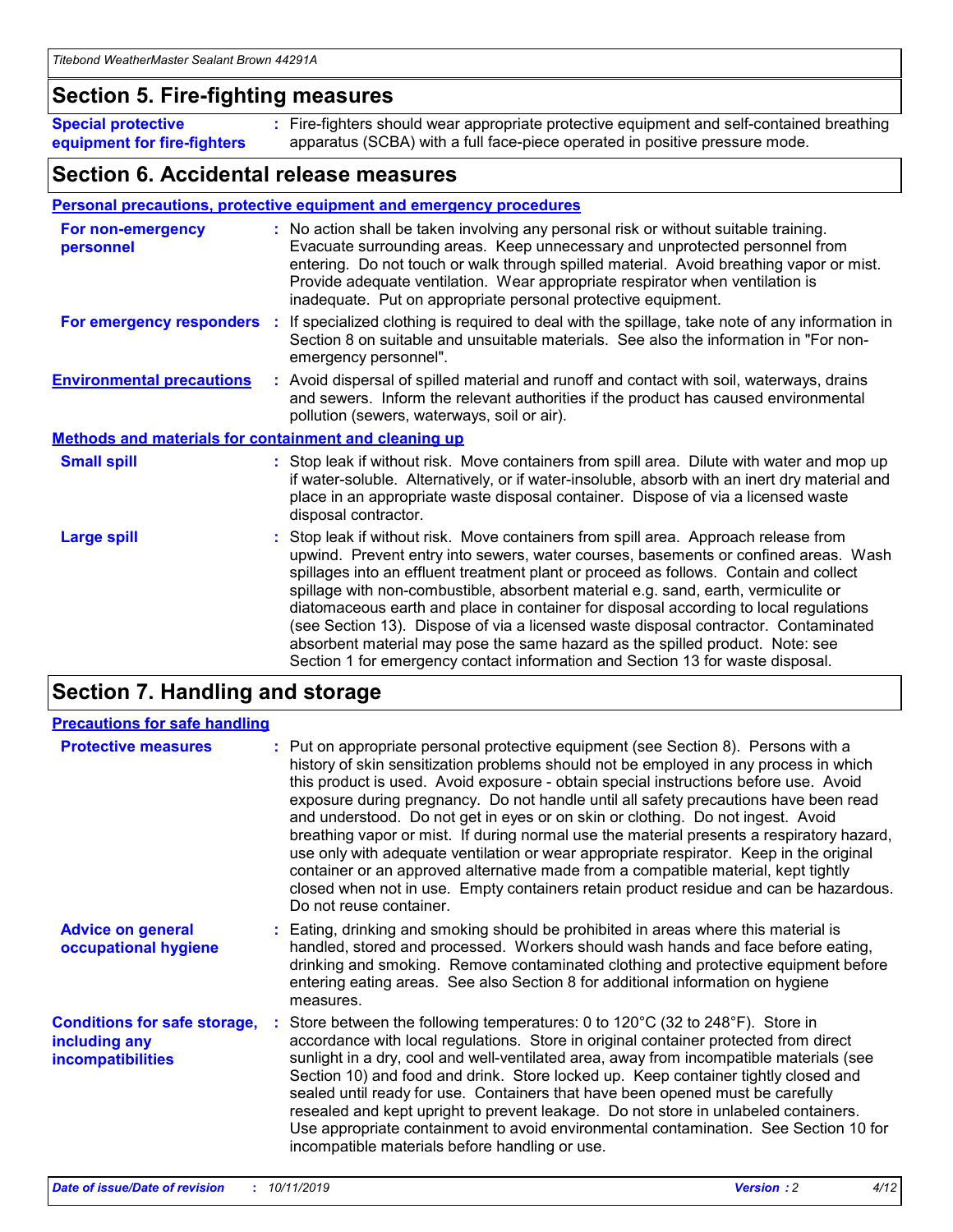## **Section 8. Exposure controls/personal protection**

#### **Control parameters**

#### **Occupational exposure limits**

| <b>Ingredient name</b>                               |    |                        | <b>Exposure limits</b>                                                                                                                                                                                                                                                                                                                                                                                                                                                                                                                                                                                                 |
|------------------------------------------------------|----|------------------------|------------------------------------------------------------------------------------------------------------------------------------------------------------------------------------------------------------------------------------------------------------------------------------------------------------------------------------------------------------------------------------------------------------------------------------------------------------------------------------------------------------------------------------------------------------------------------------------------------------------------|
| 3-aminopropyltriethoxysilane<br>Dibutyltin dilaurate |    |                        | None.<br>ACGIH TLV (United States, 3/2019). Absorbed through skin.<br>Notes: as Sn<br>TWA: $0.1 \text{ mg/m}^3$ , (as Sn) 8 hours.<br>STEL: 0.2 mg/m <sup>3</sup> , (as Sn) 15 minutes.<br>NIOSH REL (United States, 10/2016). Absorbed through skin.<br>Notes: as Sn<br>TWA: 0.1 mg/m <sup>3</sup> , (as Sn) 10 hours.<br>OSHA PEL (United States, 5/2018). Notes: as Sn<br>TWA: 0.1 mg/m <sup>3</sup> , (as Sn) 8 hours.<br>OSHA PEL 1989 (United States, 3/1989). Absorbed through skin.<br>Notes: measured as Sn<br>TWA: 0.1 mg/m <sup>3</sup> , (measured as Sn) 8 hours. Form: Organic                           |
| <b>Appropriate engineering</b><br>controls           |    |                        | : If user operations generate dust, fumes, gas, vapor or mist, use process enclosures,<br>local exhaust ventilation or other engineering controls to keep worker exposure to<br>airborne contaminants below any recommended or statutory limits.                                                                                                                                                                                                                                                                                                                                                                       |
| <b>Environmental exposure</b><br>controls            |    |                        | Emissions from ventilation or work process equipment should be checked to ensure<br>they comply with the requirements of environmental protection legislation. In some<br>cases, fume scrubbers, filters or engineering modifications to the process equipment<br>will be necessary to reduce emissions to acceptable levels.                                                                                                                                                                                                                                                                                          |
| <b>Individual protection measures</b>                |    |                        |                                                                                                                                                                                                                                                                                                                                                                                                                                                                                                                                                                                                                        |
| <b>Hygiene measures</b>                              |    |                        | : Wash hands, forearms and face thoroughly after handling chemical products, before<br>eating, smoking and using the lavatory and at the end of the working period.<br>Appropriate techniques should be used to remove potentially contaminated clothing.<br>Contaminated work clothing should not be allowed out of the workplace. Wash<br>contaminated clothing before reusing. Ensure that eyewash stations and safety<br>showers are close to the workstation location.                                                                                                                                            |
| <b>Eye/face protection</b>                           |    |                        | Safety eyewear complying with an approved standard should be used when a risk<br>assessment indicates this is necessary to avoid exposure to liquid splashes, mists,<br>gases or dusts. If contact is possible, the following protection should be worn, unless<br>the assessment indicates a higher degree of protection: chemical splash goggles.                                                                                                                                                                                                                                                                    |
| <b>Skin protection</b>                               |    |                        |                                                                                                                                                                                                                                                                                                                                                                                                                                                                                                                                                                                                                        |
| <b>Hand protection</b>                               |    |                        | : Chemical-resistant, impervious gloves complying with an approved standard should be<br>worn at all times when handling chemical products if a risk assessment indicates this is<br>necessary. Considering the parameters specified by the glove manufacturer, check<br>during use that the gloves are still retaining their protective properties. It should be<br>noted that the time to breakthrough for any glove material may be different for different<br>glove manufacturers. In the case of mixtures, consisting of several substances, the<br>protection time of the gloves cannot be accurately estimated. |
| <b>Body protection</b>                               |    | handling this product. | Personal protective equipment for the body should be selected based on the task being<br>performed and the risks involved and should be approved by a specialist before                                                                                                                                                                                                                                                                                                                                                                                                                                                |
| <b>Other skin protection</b>                         |    |                        | : Appropriate footwear and any additional skin protection measures should be selected<br>based on the task being performed and the risks involved and should be approved by a<br>specialist before handling this product.                                                                                                                                                                                                                                                                                                                                                                                              |
| <b>Respiratory protection</b>                        | ÷. | aspects of use.        | Based on the hazard and potential for exposure, select a respirator that meets the<br>appropriate standard or certification. Respirators must be used according to a<br>respiratory protection program to ensure proper fitting, training, and other important                                                                                                                                                                                                                                                                                                                                                         |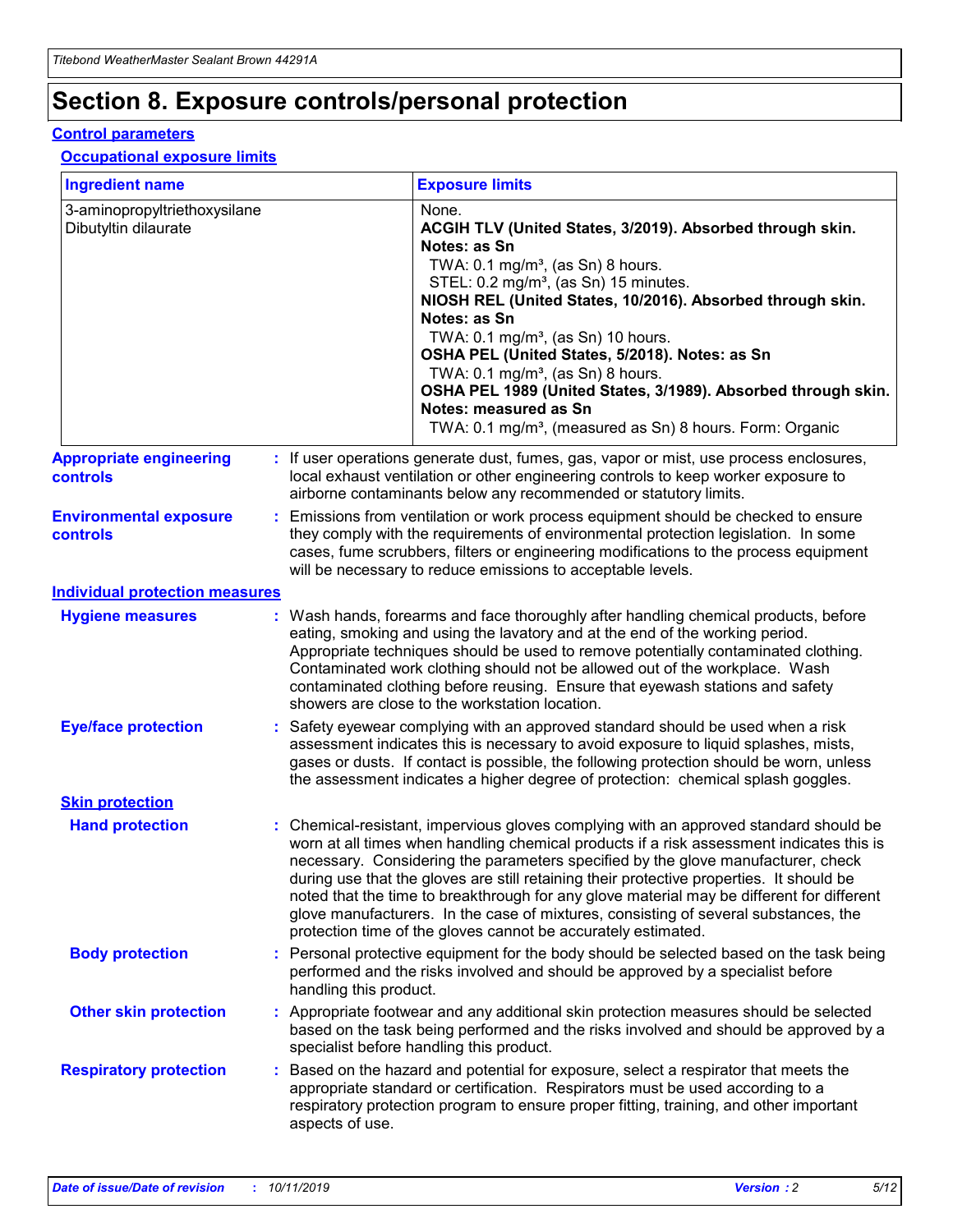### **Section 9. Physical and chemical properties**

#### **Appearance**

| <b>Physical state</b>                             | : Liquid. [Paste.]                                              |
|---------------------------------------------------|-----------------------------------------------------------------|
| Color                                             | $\therefore$ Brown.                                             |
| Odor                                              | : None [Slight]                                                 |
| <b>Odor threshold</b>                             | $:$ Not available.                                              |
| рH                                                | : Not applicable.                                               |
| <b>Melting point</b>                              | : Not available.                                                |
| <b>Boiling point</b>                              | : >100°C (>212°F)                                               |
| <b>Flash point</b>                                | : Closed cup: $>200^{\circ}$ C ( $>392^{\circ}$ F) [Setaflash.] |
| <b>Evaporation rate</b>                           | $:$ <1 (butyl acetate = 1)                                      |
| <b>Flammability (solid, gas)</b>                  | : Not available.                                                |
| Lower and upper explosive<br>(flammable) limits   | : Not available.                                                |
| <b>VOC (less water, less</b><br>exempt solvents)  | $: 0$ g/l                                                       |
|                                                   |                                                                 |
| <b>Volatility</b>                                 | $: 0\%$ (w/w)                                                   |
| <b>Vapor density</b>                              | : Not available.                                                |
| <b>Relative density</b>                           | : 1.4329                                                        |
| <b>Solubility</b>                                 | Insoluble in the following materials: cold water and hot water. |
| <b>Solubility in water</b>                        | : Not available.                                                |
| <b>Partition coefficient: n-</b><br>octanol/water | $:$ Not available.                                              |
| <b>Auto-ignition temperature</b>                  | : Not available.                                                |
| <b>Decomposition temperature</b>                  | : Not available.                                                |

### **Section 10. Stability and reactivity**

| <b>Reactivity</b>                            | : No specific test data related to reactivity available for this product or its ingredients.            |
|----------------------------------------------|---------------------------------------------------------------------------------------------------------|
| <b>Chemical stability</b>                    | : The product is stable.                                                                                |
| <b>Possibility of hazardous</b><br>reactions | : Under normal conditions of storage and use, hazardous reactions will not occur.                       |
| <b>Conditions to avoid</b>                   | : No specific data.                                                                                     |
| <b>Incompatible materials</b>                | : No specific data.                                                                                     |
| <b>Hazardous decomposition</b><br>products   | Under normal conditions of storage and use, hazardous decomposition products should<br>not be produced. |

### **Section 11. Toxicological information**

#### **Information on toxicological effects**

#### **Acute toxicity**

| <b>Product/ingredient name</b> | <b>Result</b>           | <b>Species</b> | <b>Dose</b>                | <b>Exposure</b> |
|--------------------------------|-------------------------|----------------|----------------------------|-----------------|
| 3-aminopropyltriethoxysilane   | <b>ILD50 Dermal</b>     | Rabbit         | 4.29 g/kg                  |                 |
| Dibutyltin dilaurate           | ILD50 Oral<br>LD50 Oral | Rat<br>Rat     | $1.57$ g/kg<br>175 $mg/kg$ |                 |
|                                |                         |                |                            |                 |

**Irritation/Corrosion**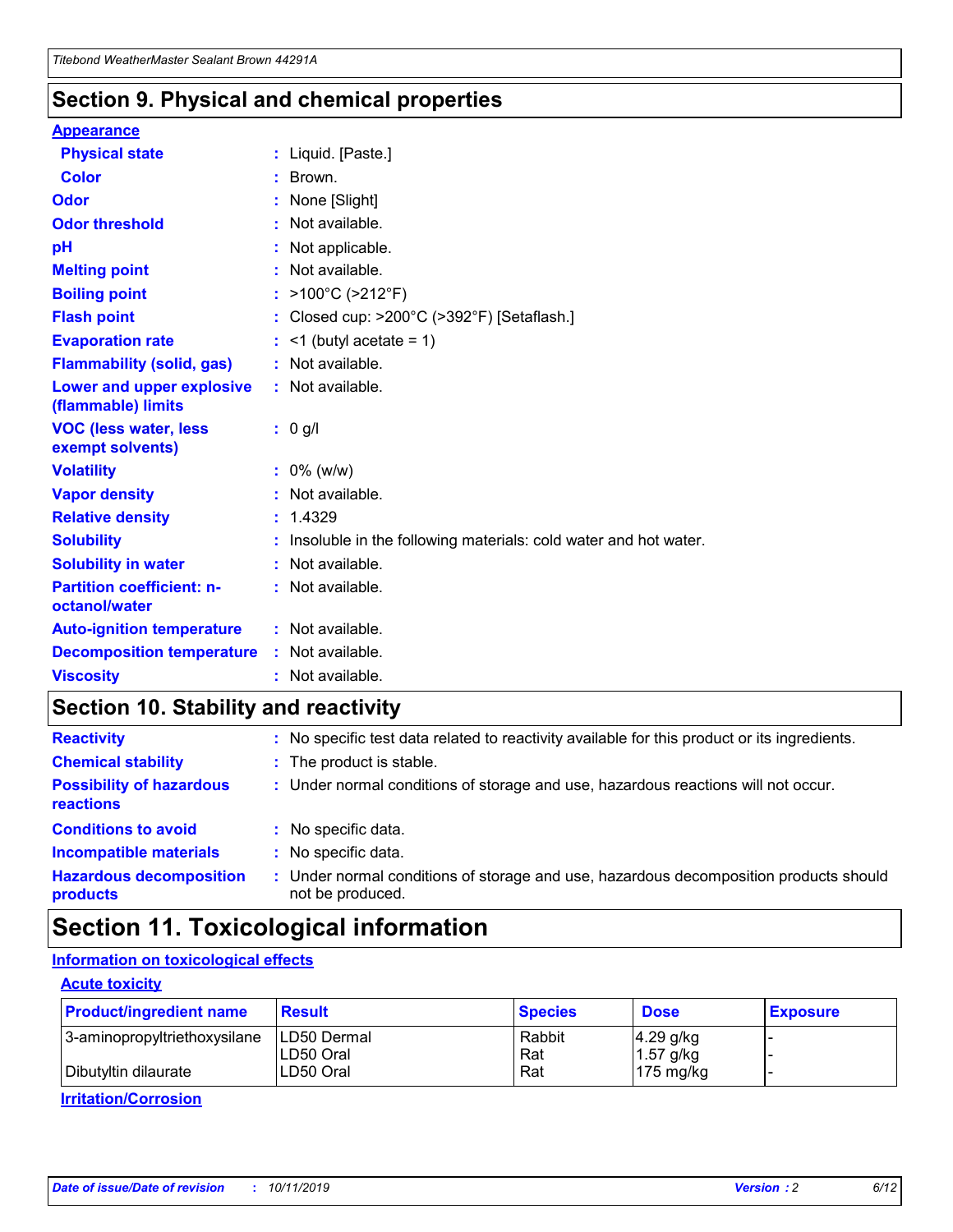## **Section 11. Toxicological information**

| <b>Product/ingredient name</b> | <b>Result</b>                 | <b>Species</b> | <b>Score</b> | <b>Exposure</b>    | <b>Observation</b> |
|--------------------------------|-------------------------------|----------------|--------------|--------------------|--------------------|
| 3-aminopropyltriethoxysilane   | Eyes - Mild irritant          | Rabbit         |              | $100$ mg           |                    |
|                                | Eyes - Severe irritant        | Rabbit         |              | 24 hours 750       |                    |
|                                |                               |                |              | ug                 |                    |
|                                | <b>Skin - Severe irritant</b> | Rabbit         |              | 24 hours 5         | ۰                  |
| Dibutyltin dilaurate           | Eyes - Moderate irritant      | Rabbit         |              | mq<br>24 hours 100 |                    |
|                                |                               |                |              | mg                 |                    |
|                                | Skin - Severe irritant        | Rabbit         |              | 500 mg             |                    |

#### **Sensitization**

Not available.

#### **Mutagenicity**

Not available.

#### **Carcinogenicity**

Not available.

#### **Reproductive toxicity**

Not available.

#### **Teratogenicity**

Not available.

#### **Specific target organ toxicity (single exposure)**

Not available.

#### **Specific target organ toxicity (repeated exposure)**

| <b>Name</b>                                                                         |                                                                            | <b>Category</b>                                     | <b>Route of</b><br>exposure | <b>Target organs</b> |
|-------------------------------------------------------------------------------------|----------------------------------------------------------------------------|-----------------------------------------------------|-----------------------------|----------------------|
| Dibutyltin dilaurate                                                                |                                                                            | Category 1                                          |                             | respiratory system   |
| <b>Aspiration hazard</b><br>Not available.                                          |                                                                            |                                                     |                             |                      |
| <b>Information on the likely</b><br>routes of exposure                              | : Not available.                                                           |                                                     |                             |                      |
| <b>Potential acute health effects</b>                                               |                                                                            |                                                     |                             |                      |
| <b>Eye contact</b>                                                                  | : May cause eye irritation.                                                |                                                     |                             |                      |
| <b>Inhalation</b>                                                                   |                                                                            | : No known significant effects or critical hazards. |                             |                      |
| <b>Skin contact</b>                                                                 | : May cause skin irritation.                                               |                                                     |                             |                      |
| <b>Ingestion</b>                                                                    |                                                                            | : No known significant effects or critical hazards. |                             |                      |
| <b>Symptoms related to the physical, chemical and toxicological characteristics</b> |                                                                            |                                                     |                             |                      |
| <b>Eye contact</b>                                                                  | irritation<br>watering<br>redness                                          | : Adverse symptoms may include the following:       |                             |                      |
| <b>Inhalation</b>                                                                   | reduced fetal weight<br>increase in fetal deaths<br>skeletal malformations | : Adverse symptoms may include the following:       |                             |                      |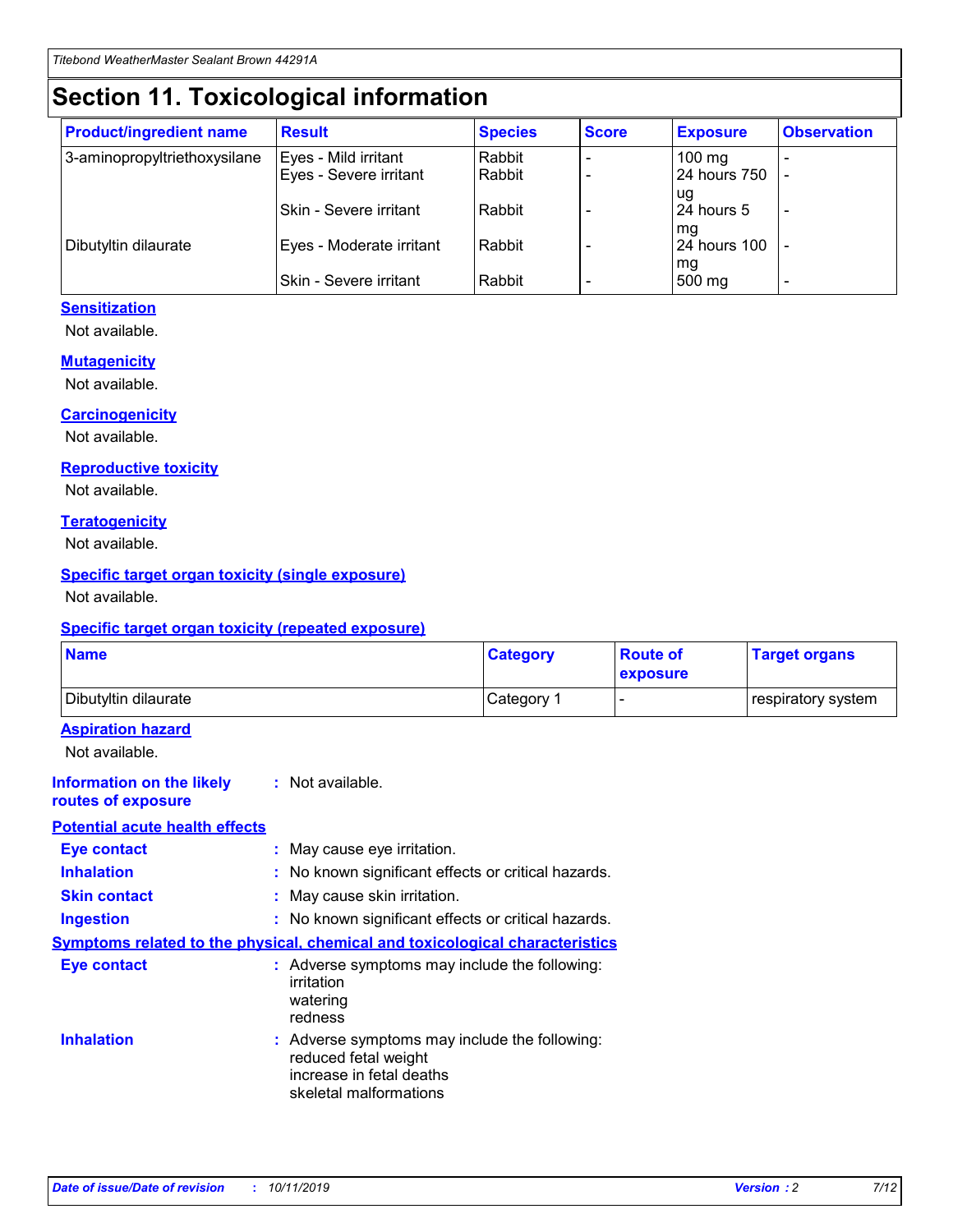## **Section 11. Toxicological information**

| <b>Skin contact</b>                     | : Adverse symptoms may include the following:<br>irritation<br>redness<br>reduced fetal weight<br>increase in fetal deaths<br>skeletal malformations |
|-----------------------------------------|------------------------------------------------------------------------------------------------------------------------------------------------------|
| <b>Ingestion</b>                        | : Adverse symptoms may include the following:<br>reduced fetal weight<br>increase in fetal deaths<br>skeletal malformations                          |
|                                         | Delayed and immediate effects and also chronic effects from short and long term exposure                                                             |
| <b>Short term exposure</b>              |                                                                                                                                                      |
| <b>Potential immediate</b><br>effects   | : Not available.                                                                                                                                     |
| <b>Potential delayed effects</b>        | : Not available.                                                                                                                                     |
| <b>Long term exposure</b>               |                                                                                                                                                      |
| <b>Potential immediate</b><br>effects   | : Not available.                                                                                                                                     |
| <b>Potential delayed effects</b>        | : Not available.                                                                                                                                     |
| <b>Potential chronic health effects</b> |                                                                                                                                                      |
| Not available.                          |                                                                                                                                                      |
| <b>General</b>                          | : Once sensitized, a severe allergic reaction may occur when subsequently exposed to<br>very low levels.                                             |
| <b>Carcinogenicity</b>                  | : No known significant effects or critical hazards.                                                                                                  |
| <b>Mutagenicity</b>                     | No known significant effects or critical hazards.                                                                                                    |
| <b>Teratogenicity</b>                   | May damage the unborn child.                                                                                                                         |
| <b>Developmental effects</b>            | No known significant effects or critical hazards.                                                                                                    |
| <b>Fertility effects</b>                | : May damage fertility.                                                                                                                              |
| <b>Numerical measures of toxicity</b>   |                                                                                                                                                      |
| <b>Acute toxicity estimates</b>         |                                                                                                                                                      |
|                                         |                                                                                                                                                      |

Not available.

## **Section 12. Ecological information**

#### **Toxicity**

| <b>Product/ingredient name</b> | <b>Result</b>                     | <b>Species</b>                       | <b>Exposure</b> |
|--------------------------------|-----------------------------------|--------------------------------------|-----------------|
| Dibutyltin dilaurate           | Chronic EC10 > 2 mg/l Fresh water | Algae - Scenedesmus<br>I subspicatus | l 96 hours i    |

#### **Persistence and degradability**

| <b>Product/ingredient name</b> | <b>Test</b>                                                                    | <b>Result</b>  |                   | <b>Dose</b> | <b>Inoculum</b>         |
|--------------------------------|--------------------------------------------------------------------------------|----------------|-------------------|-------------|-------------------------|
| Dibutyltin dilaurate           | OECD 301F<br>Ready<br>Biodegradability -<br>Manometric<br>Respirometry<br>Test | 23 % - 28 days |                   |             |                         |
| <b>Product/ingredient name</b> | <b>Aquatic half-life</b>                                                       |                | <b>Photolysis</b> |             | <b>Biodegradability</b> |
| Dibutyltin dilaurate           |                                                                                |                |                   |             | Inherent                |

#### **Bioaccumulative potential**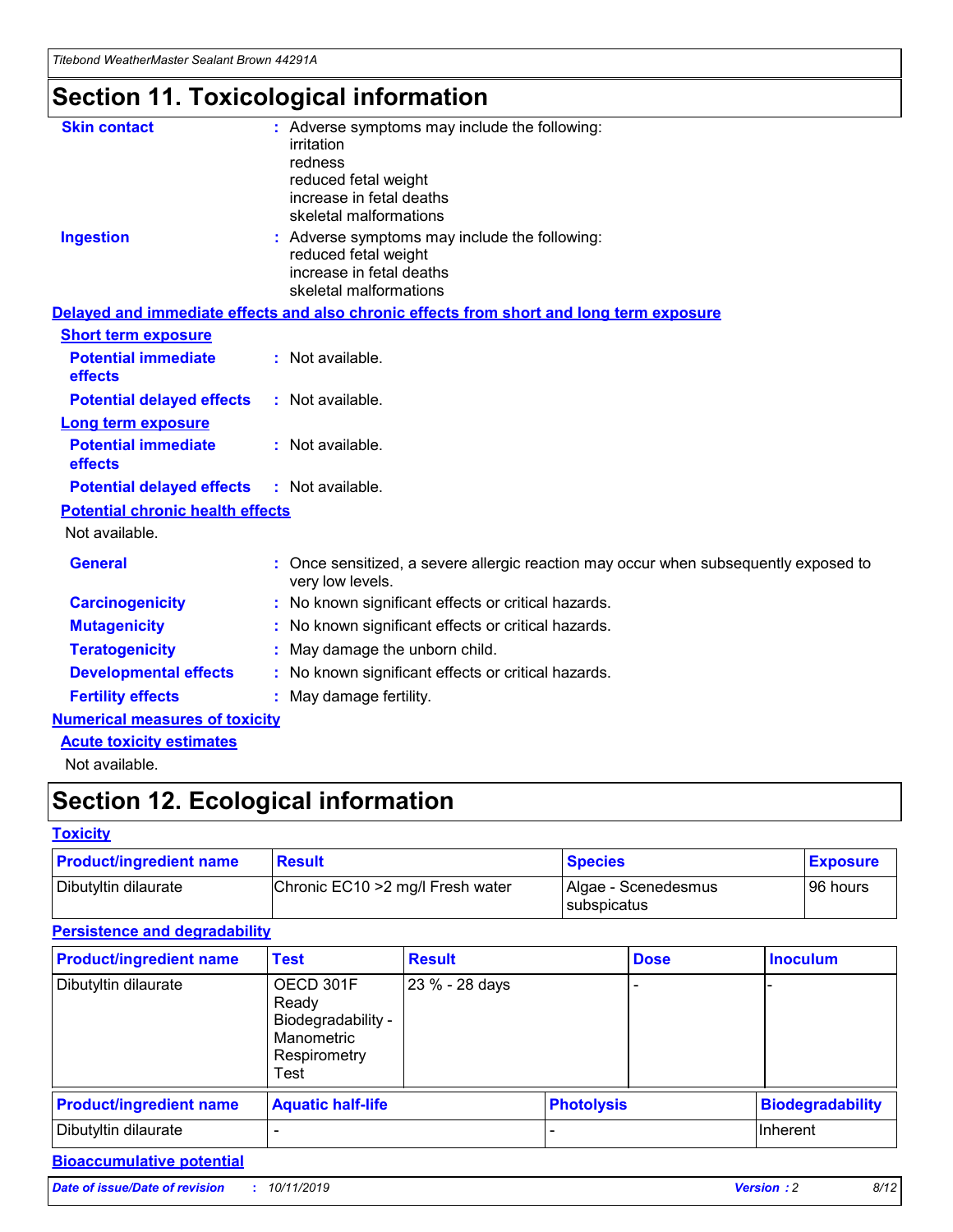## **Section 12. Ecological information**

| <b>Product/ingredient name</b> | $LoaPow$ | <b>BCF</b> | <b>Potential</b> |
|--------------------------------|----------|------------|------------------|
| 3-aminopropyltriethoxysilane   | 1.7      | 3.4        | low              |
| Dibutyltin dilaurate           | 4.44     | 2.91       | low              |

#### **Mobility in soil**

| <b>Soil/water partition</b><br>coefficient (K <sub>oc</sub> ) | : Not available.                                    |
|---------------------------------------------------------------|-----------------------------------------------------|
| <b>Other adverse effects</b>                                  | : No known significant effects or critical hazards. |

### **Section 13. Disposal considerations**

**Disposal methods :**

The generation of waste should be avoided or minimized wherever possible. Disposal of this product, solutions and any by-products should at all times comply with the requirements of environmental protection and waste disposal legislation and any regional local authority requirements. Dispose of surplus and non-recyclable products via a licensed waste disposal contractor. Waste should not be disposed of untreated to the sewer unless fully compliant with the requirements of all authorities with jurisdiction. Waste packaging should be recycled. Incineration or landfill should only be considered when recycling is not feasible. This material and its container must be disposed of in a safe way. Care should be taken when handling emptied containers that have not been cleaned or rinsed out. Empty containers or liners may retain some product residues. Avoid dispersal of spilled material and runoff and contact with soil, waterways, drains and sewers.

## **Section 14. Transport information**

|                                      | <b>DOT</b><br><b>Classification</b> | <b>TDG</b><br><b>Classification</b> | <b>Mexico</b><br><b>Classification</b> | <b>ADR/RID</b>           | <b>IMDG</b>              | <b>IATA</b>    |
|--------------------------------------|-------------------------------------|-------------------------------------|----------------------------------------|--------------------------|--------------------------|----------------|
| <b>UN number</b>                     | Not regulated.                      | Not regulated.                      | Not regulated.                         | Not regulated.           | Not regulated.           | Not regulated. |
| <b>UN proper</b><br>shipping name    | $\blacksquare$                      |                                     |                                        |                          |                          |                |
| <b>Transport</b><br>hazard class(es) | $\blacksquare$                      | $\overline{\phantom{a}}$            | $\overline{\phantom{a}}$               | $\overline{\phantom{a}}$ | $\overline{\phantom{a}}$ | $\blacksquare$ |
| <b>Packing group</b>                 | $\overline{\phantom{a}}$            | -                                   | -                                      | -                        |                          | -              |
| <b>Environmental</b><br>hazards      | No.                                 | No.                                 | No.                                    | No.                      | No.                      | No.            |

## **Section 15. Regulatory information**

#### **U.S. Federal regulations**

#### **SARA 302/304**

#### **Composition/information on ingredients**

No products were found.

**SARA 304 RQ :** Not applicable.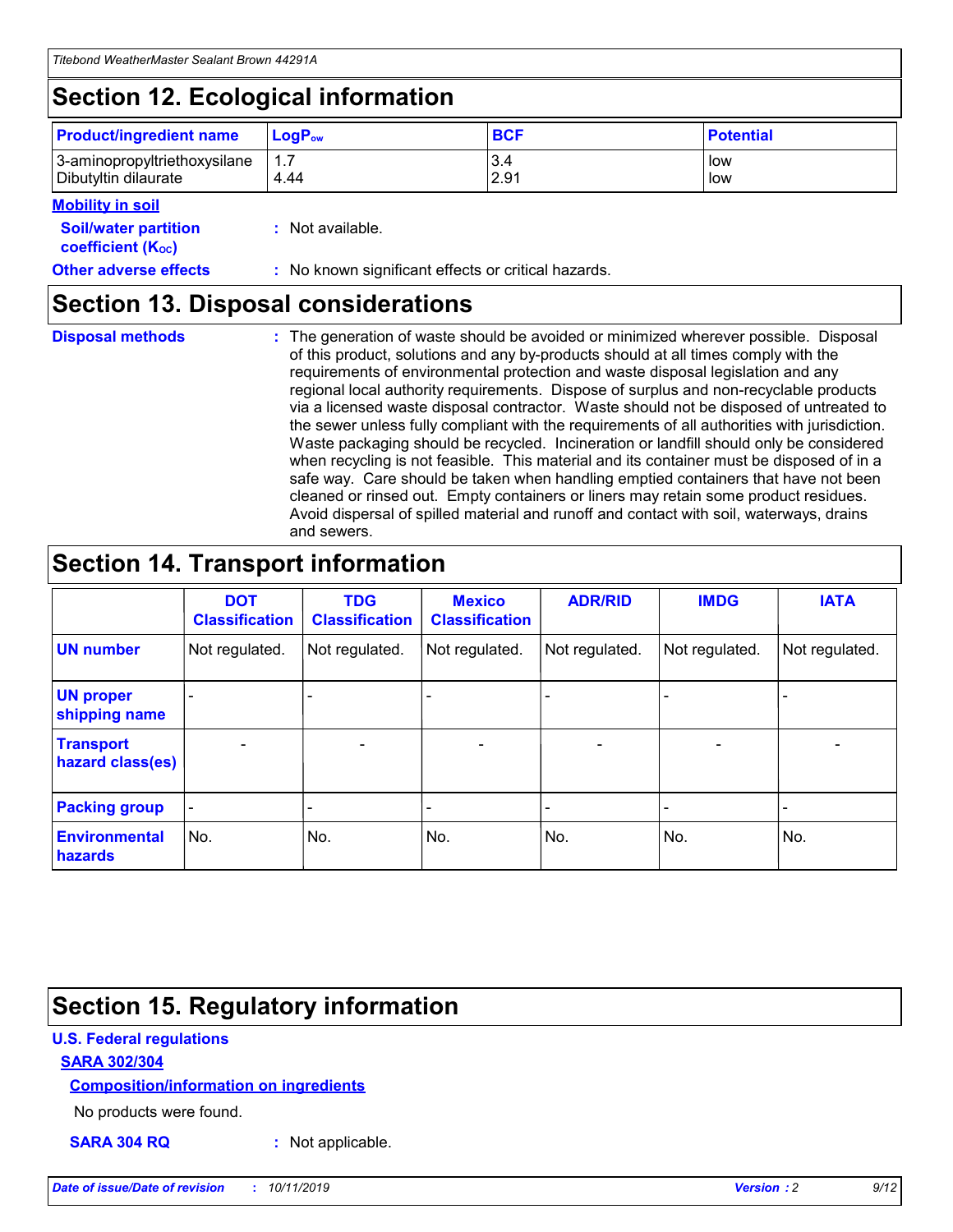## **Section 15. Regulatory information**

#### **SARA 311/312**

**Classification :** EYE IRRITATION - Category 2B SKIN SENSITIZATION - Category 1 TOXIC TO REPRODUCTION (Fertility) - Category 1B TOXIC TO REPRODUCTION (Unborn child) - Category 1B

#### **Composition/information on ingredients**

| <b>Name</b>                  | $\frac{9}{6}$ | <b>Classification</b>                                                                                                                                                                                                                                                                                                                  |
|------------------------------|---------------|----------------------------------------------------------------------------------------------------------------------------------------------------------------------------------------------------------------------------------------------------------------------------------------------------------------------------------------|
| 3-aminopropyltriethoxysilane | $\leq$ 3      | <b>FLAMMABLE LIQUIDS - Category 4</b><br><b>ACUTE TOXICITY (oral) - Category 4</b><br>SKIN IRRITATION - Category 2                                                                                                                                                                                                                     |
| Dibutyltin dilaurate         | ≤0.3          | EYE IRRITATION - Category 2A<br><b>ACUTE TOXICITY (oral) - Category 3</b><br>SKIN CORROSION - Category 1C<br>SERIOUS EYE DAMAGE - Category 1<br>SKIN SENSITIZATION - Category 1<br><b>GERM CELL MUTAGENICITY - Category 2</b><br>TOXIC TO REPRODUCTION (Fertility) - Category 1B<br>TOXIC TO REPRODUCTION (Unborn child) - Category 1B |
|                              |               | SPECIFIC TARGET ORGAN TOXICITY (REPEATED<br>EXPOSURE) (respiratory system) - Category 1                                                                                                                                                                                                                                                |

#### **State regulations**

| <b>Massachusetts</b> | : None of the components are listed. |
|----------------------|--------------------------------------|
| <b>New York</b>      | : None of the components are listed. |
| <b>New Jersey</b>    | : None of the components are listed. |
| <b>Pennsylvania</b>  | : None of the components are listed. |

#### **California Prop. 65**

**A** WARNING: This product can expose you to methanol, which is known to the State of California to cause birth defects or other reproductive harm. For more information go to www.P65Warnings.ca.gov.

| <b>Ingredient name</b> | No significant risk Maximum<br>level | acceptable dosage<br>level |
|------------------------|--------------------------------------|----------------------------|
| methanol               |                                      | Yes.                       |

#### **International regulations**

**Chemical Weapon Convention List Schedules I, II & III Chemicals** Not listed.

#### **Montreal Protocol**

Not listed.

**Stockholm Convention on Persistent Organic Pollutants**

Not listed.

#### **UNECE Aarhus Protocol on POPs and Heavy Metals**

Not listed.

#### **Inventory list**

### **China :** All components are listed or exempted.

**United States TSCA 8(b) inventory :** All components are active or exempted.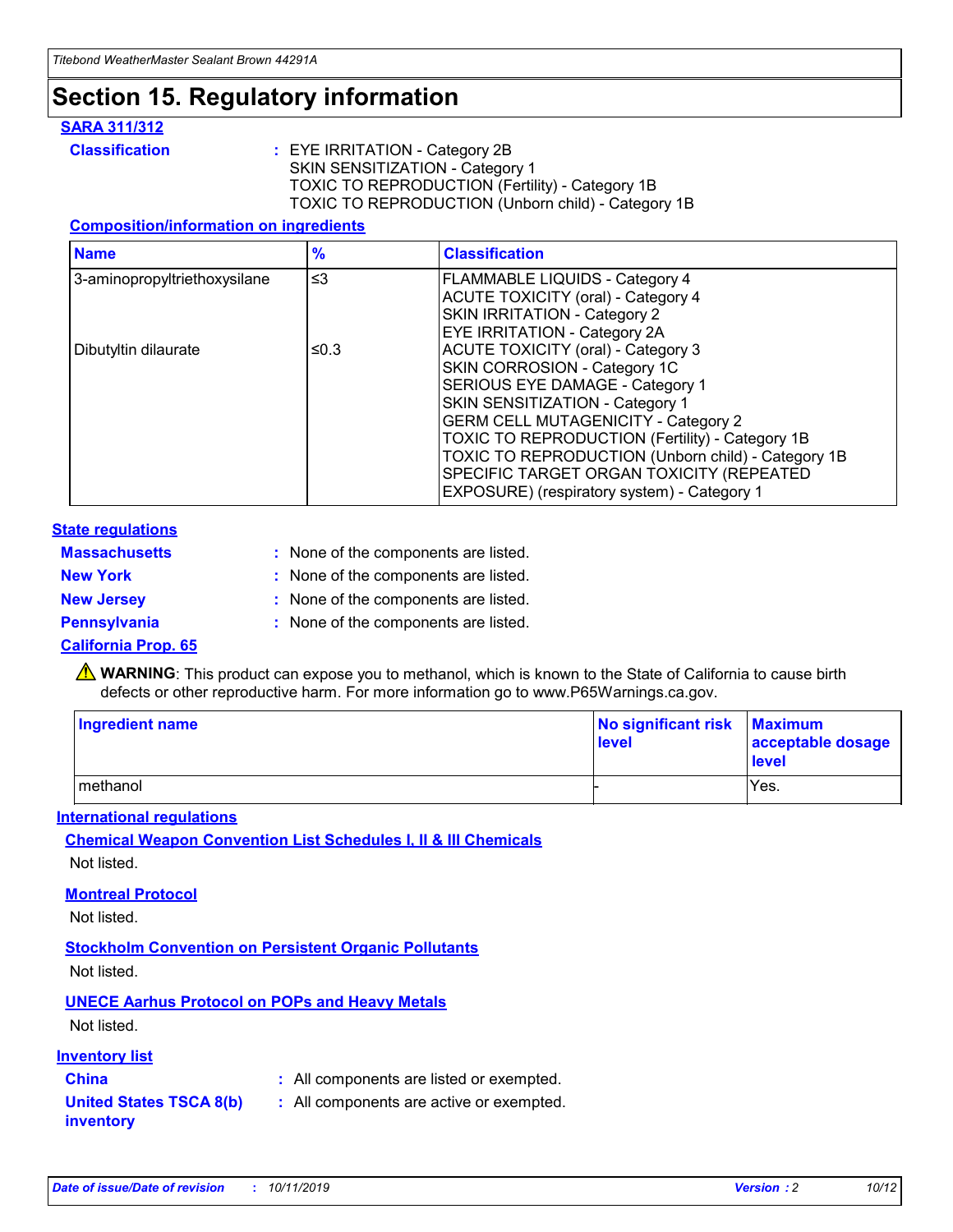## **Section 16. Other information**

**Hazardous Material Information System (U.S.A.)**



**Caution: HMIS® ratings are based on a 0-4 rating scale, with 0 representing minimal hazards or risks, and 4 representing significant hazards or risks. Although HMIS® ratings and the associated label are not required on SDSs or products leaving a facility under 29 CFR 1910.1200, the preparer may choose to provide them. HMIS® ratings are to be used with a fully implemented HMIS® program. HMIS® is a registered trademark and service mark of the American Coatings Association, Inc.**

**The customer is responsible for determining the PPE code for this material. For more information on HMIS® Personal Protective Equipment (PPE) codes, consult the HMIS® Implementation Manual.**

#### **National Fire Protection Association (U.S.A.)**



**Reprinted with permission from NFPA 704-2001, Identification of the Hazards of Materials for Emergency Response Copyright ©1997, National Fire Protection Association, Quincy, MA 02269. This reprinted material is not the complete and official position of the National Fire Protection Association, on the referenced subject which is represented only by the standard in its entirety.**

**Copyright ©2001, National Fire Protection Association, Quincy, MA 02269. This warning system is intended to be interpreted and applied only by properly trained individuals to identify fire, health and reactivity hazards of chemicals. The user is referred to certain limited number of chemicals with recommended classifications in NFPA 49 and NFPA 325, which would be used as a guideline only. Whether the chemicals are classified by NFPA or not, anyone using the 704 systems to classify chemicals does so at their own risk.**

#### **Procedure used to derive the classification**

| <b>Classification</b>                                                                                                                                                                  |                                                                                                                                                                                                                                                                   | <b>Justification</b>                                                                                                                                                                                                                                                                                       |  |
|----------------------------------------------------------------------------------------------------------------------------------------------------------------------------------------|-------------------------------------------------------------------------------------------------------------------------------------------------------------------------------------------------------------------------------------------------------------------|------------------------------------------------------------------------------------------------------------------------------------------------------------------------------------------------------------------------------------------------------------------------------------------------------------|--|
| <b>EYE IRRITATION - Category 2B</b><br>SKIN SENSITIZATION - Category 1<br><b>TOXIC TO REPRODUCTION (Fertility) - Category 1B</b><br>TOXIC TO REPRODUCTION (Unborn child) - Category 1B |                                                                                                                                                                                                                                                                   | Expert judgment<br>Expert judgment<br>Expert judgment<br>Expert judgment                                                                                                                                                                                                                                   |  |
| <b>History</b>                                                                                                                                                                         |                                                                                                                                                                                                                                                                   |                                                                                                                                                                                                                                                                                                            |  |
| <b>Date of printing</b>                                                                                                                                                                | : 4/22/2022                                                                                                                                                                                                                                                       |                                                                                                                                                                                                                                                                                                            |  |
| Date of issue/Date of<br>revision                                                                                                                                                      | : 10/11/2019                                                                                                                                                                                                                                                      |                                                                                                                                                                                                                                                                                                            |  |
| Date of previous issue                                                                                                                                                                 | : 10/16/2020                                                                                                                                                                                                                                                      |                                                                                                                                                                                                                                                                                                            |  |
| <b>Version</b>                                                                                                                                                                         | $\therefore$ 2                                                                                                                                                                                                                                                    |                                                                                                                                                                                                                                                                                                            |  |
| <b>Key to abbreviations</b>                                                                                                                                                            | $\therefore$ ATE = Acute Toxicity Estimate<br><b>BCF</b> = Bioconcentration Factor<br>IATA = International Air Transport Association<br><b>IBC</b> = Intermediate Bulk Container<br><b>IMDG = International Maritime Dangerous Goods</b><br>$UN = United Nations$ | GHS = Globally Harmonized System of Classification and Labelling of Chemicals<br>LogPow = logarithm of the octanol/water partition coefficient<br>MARPOL = International Convention for the Prevention of Pollution From Ships, 1973<br>as modified by the Protocol of 1978. ("Marpol" = marine pollution) |  |